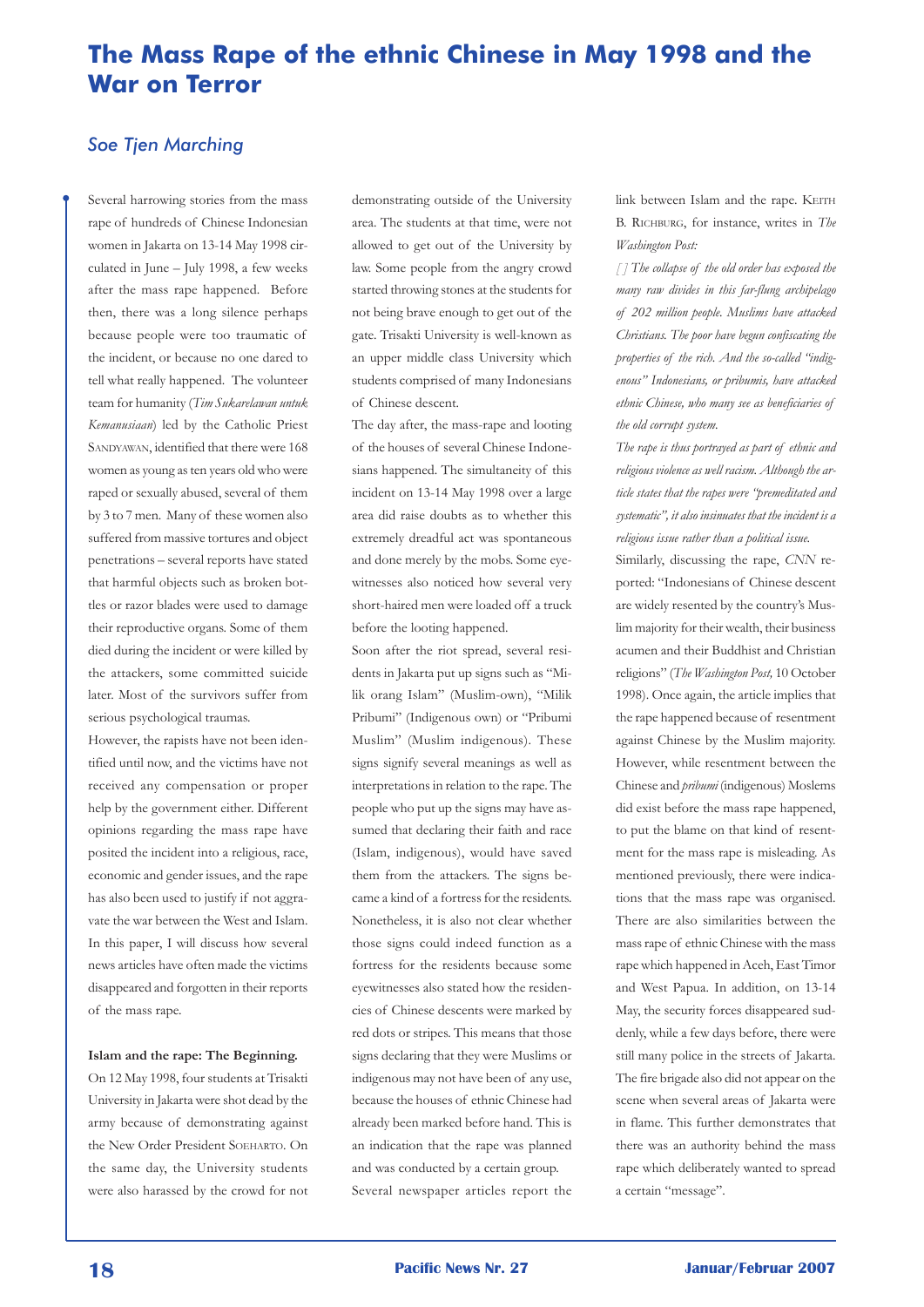# **Anzeige**



#### Deutsche Gesellschaft für Asienkunde e.V. German Association for Asian Studies



ASIEN ist eine referierte Vierteljahreszeitschrift.

ASIEN veröffentlicht wissenschaftliche Beiträge aus den Bereichen Politik, Wirtschaft und Kultur zum gegenwärtigen Asien.

ASIEN liefert Ihnen viele nützliche Informationen:

- Konferenzberichte und -ankündigungen
- Rezensionen und Ankündigungen neuer Asienbücher
- Berichte über asienkundliche Forschung und Lehre, Projekte und Internetquellen

ASIEN ist die Mitgliederzeitschrift der Deutschen Gesellschaft für Asienkunde e.V.; Mitglieder der DGA (Beiträge 28,-- bzw. 55,-- € p.a.) erhalten ASIEN kostenlos!

ASIEN kostet im Jahresabonnement 50,--  $\epsilon$  (zzgl. Porto- und Versandkosten).

Werden Sie Mitglied: Deutsche Gesellschaft für Asienkunde e.V., Rothenbaumchaussee 32 D-20148 Hamburg, Telefon: +49 (040) 445891 | Fax: +49 (040) 4107945 E-Mail: post@asienkunde.de http://www.asienkunde.de | http://www.dga-ev.de

In June 1998, I received several e-mails depicting the rapes. Some of the eyewitnesses told how they tried to contact the police and fire brigade during the incident, but to no avail. As stated on the emails, several eye-witnesses described how the rapists shouted "Alla Hu-Akbar" as well as racial comments against the ethnic Chinese. Such comments from the attackers thus incited people to separate themselves from the identity of the victims in order to protect themselves. Indeed, in such a chaos, it would have been very difficult for people to withdraw a conclusion who the target of the rioters was, without any "hint" from the rioters. The putting up of the sign thus does not simply signify the racism of the public but how the public had been made aware of the racist element of the riot. Indeed, as ARIEL HERYANTO argues, this mass rape is "political" (HERYANTO, 1999; 316-317). The resentment which had existed before had been politicised by the mass rape rather than the cause of it.

#### **How about the victims?: The War on Terror is more important.**

Years after the mass rape happened, several news articles represent violence as a kind of Muslim traditions in Indonesia. Focusing on how the *pribumi* (indigenous) Muslims attacked the Chinese descents, stories of *pribumi* Muslims who helped and sympathised with the Chinese descents during the May'98-riot, were often not mentioned or discussed. One of my respondents who is a Chinese Indonesian, told me that she and her family experienced "minor" attacks by a group of men. Several men aged between 14 and 20 started throwing stones at the window of their house and asked them to get out. My respondent told me that she recognised one of them as a local inhabitant. These men carried huge poles and threatened to ransack their house if they did not give them money. One of the young boys tried to touch her breasts as well, but nothing further happened. A couple of *pribumi* who owned a tiny shop in front, however, started screaming and

cursing at these men. Although the *pribumi* couple also looked scared because these men carried weapons, my respondent said, their cursing seemed to have influenced these group of men. They left and never came back. Several eyewitnesses also told how *pribumi* people tried to protect the people of ethnic Chinese by hiding them in their cars, houses or shops, risking their own safety.

However, this riot has been used to argue that Muslims are violent and that Islamic culture is to be despised. An article by SHARON LAPKIN entitled "The Epidemic of Ethnic Race", for instance, describes how there is "a distinct race-based crime in which Islamic men are raping Western women for ethnic reasons" in Australia, Norway and Sweden (LAPKIN; 27 December 2005).

The article continues with how several Islamic leaders often blame the victims of rape for not covering their bodies properly. Furthermore, LAPKIN mentions the mass rape of Indonesians ethnic Chinese in 1998: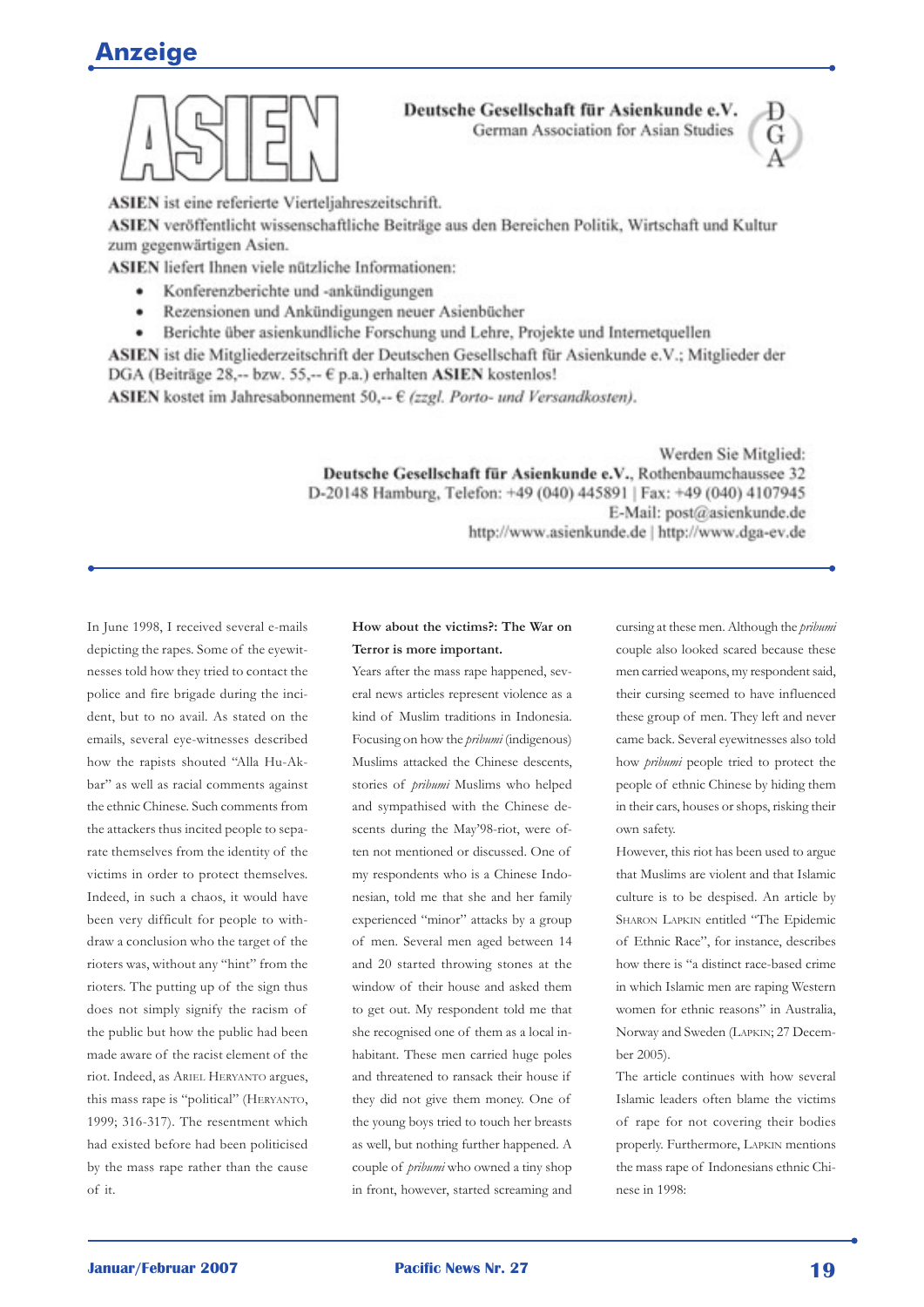*Unfortunately, Western women are not the only victims in this epidemic. In Indonesia, in 1998, human rights groups documented the testimony of over 100 Chinese women who were gang raped during the riots that preceded the fall of President Suharto. Many of them were told: "You must be raped because you are Chinese and non-Muslim" (Lapkin; 27 December 2005).* 

This article tries to convince the reader, that in relation to the violence of Muslim men, journalists, academics and politicians have been "ignoring it, rationalising it or ostracising those who dare to discuss it" (LAPKIN; 27 December 2005). As such, this article becomes a kind of a celebration of Muslim violence rather than scrutinising why such violence happened. LAPKIN, for instance, takes for granted that it was Muslims who raped the ethnic Chinese.

In this article, LAPKIN separates Muslims and the Western people, adding that the ethnic Chinese in Indonesia could also be included in the victims of Muslim men. Islam is thus represented by the rapists and the aggressors, the men. On the other hand, the West is represented by its women, the victims of rape. Included in this category is the Indonesian women of ethnic Chinese.

In addition, LAPKIN states how the politicians, the court and the press have been hesitant in acknowledging the reference to ethnicity, as she proposes one example: *So, when Judge Megan Latham declared that "There is no evidence before me of any racial element in the commission of these offences", everybody believed her. And the court, the politicians and most of the press, may as well have raped the girls again (Lapkin; 27 December 2005).*

When she mentions the word "the girls" in the last sentence of the quote, the reader would automatically relate this to the Western girls. This article thus implies the victimisation of the Western girls by not only Muslim rapists, but also the court system which does not acknowledge any racial element of the case. LAPKIN also describes how the journalist PAUL SHEEHAN, who mentioned the Islamic elements of the gang rape in Sydney, has been called "racist and accused of stirring up anti-Muslim hatred". The article suggests how

the Western girls have been doubly victimised, by their gender as well as race. While this claim has often been made to women of postcolonial countries, LAPKIN seems to subvert such a claim by applying it to the Western women.

Similarly, another article by J. GRANT SWANK Jr. states: "Islam is hell for women". Mentioning the mass rape in Indonesia in 1998, the article argues that Muslim males do not only rape Westerners and concludes: "the Muslim male definition for a rape victim is not nationality but religion. If one is not Muslim, one is rape bait" (SWANK, 20 March 2006). SWANK in this case goes further than LAPKIN in stating generalising the enemy of Islam. While LAPKIN merely states that the enemy of Islam is the West and in some case, ethnic Chinese; SWANK concludes that all non-Muslims could be potentially victimised by Muslims. SWANK transforms the war between "Islam and the West" into "Islam and the Rest", implying the oddity of Muslims and the normality of the West. It is the Islamic values which are attacked as it makes "the rest" potential victims of rape.

Indeed, ARMSTRONG states: "The Western media often give the impression that the embattled and occasionally violent form of religiosity known as 'fundamentalism' is a purely Islamic phenomenon" (ARMSTRONG, 2002; 11). In some ways, the victims themselves have been used in the attacking discourse against Muslim and Islam without scrutinising the backgrounds behind their crimes or even the fate of the victims.

Another example is an article "God v God in the New Global War" by PAUL SHEE-HAN. He writes:

*While the population of Western Europe is expected to be 3.5 per cent lower in 10 years, the Muslim population is on course to double to 30 million. In the engine room of Europe - Britain, Germany, France, Italy, Spain and Holland - the Muslim population has exploded from 6 million to 14 million in the past 25 years. By the end of the decade, it will be larger than the population of Australia (Sheehan, 12 March 2006).* Mentioning the decreasing population of

Western Europe while stating that Muslim population is due to be double, the article implies the "expansion" of Muslims in the world. At the same time, by comparing those two as though they are different entities, SHEEHAN separates the Western Europeans from the Muslims. Stating that it is in "the engine room" of Europe that the Muslim population has exploded, SHEEHAN seems to emphasise the possibility of Muslims expanding in "western" countries. In addition, writing that the population of Muslims will be larger than the population of Australia, Sheehan further emphasises the vastness of Muslim growth. His estimation of Muslim growth however is based merely on the presumptions of what is going to happen in the future without considering the wars by American, which has bombed millions of Muslims.

Such expansion is also related to the male activities rather than the female, as he mentions:

This global *intifada* is part of a hot war driven by medievalism and resentment. Al-Qaeda has evolved from a terrorist group into an ideology, a death cult. In Sudan, the Muslim north has waged a campaign of genocide and mass rape against the animist and Christian south for 20 years (SHEEHAN, 12 March 2006).

It is thus not the female procreation which is raised in this article and related to the vast growth of Muslim population but the considered masculine and more aggressive activities such as mass rape and murder. In PAUL SHEEHAN's discourse, LAPKIN's discussion of the rape of the Indonesians of ethnic Chinese can be thus classified into Muslims' efforts of expansion and dominating the world.

 In this case, the mass rape in May 1998 has been used to fit in the discourse of war between Islam and the West, or Islam and the Rest in different ways. The three articles by LAPKIN, SWANK and SHEEHAN make both Islam and the victims of rape become the colonised other. In other words, they use the victims to make the reader be aware of the danger of Islam and thus induce negative sentiments against Islam.